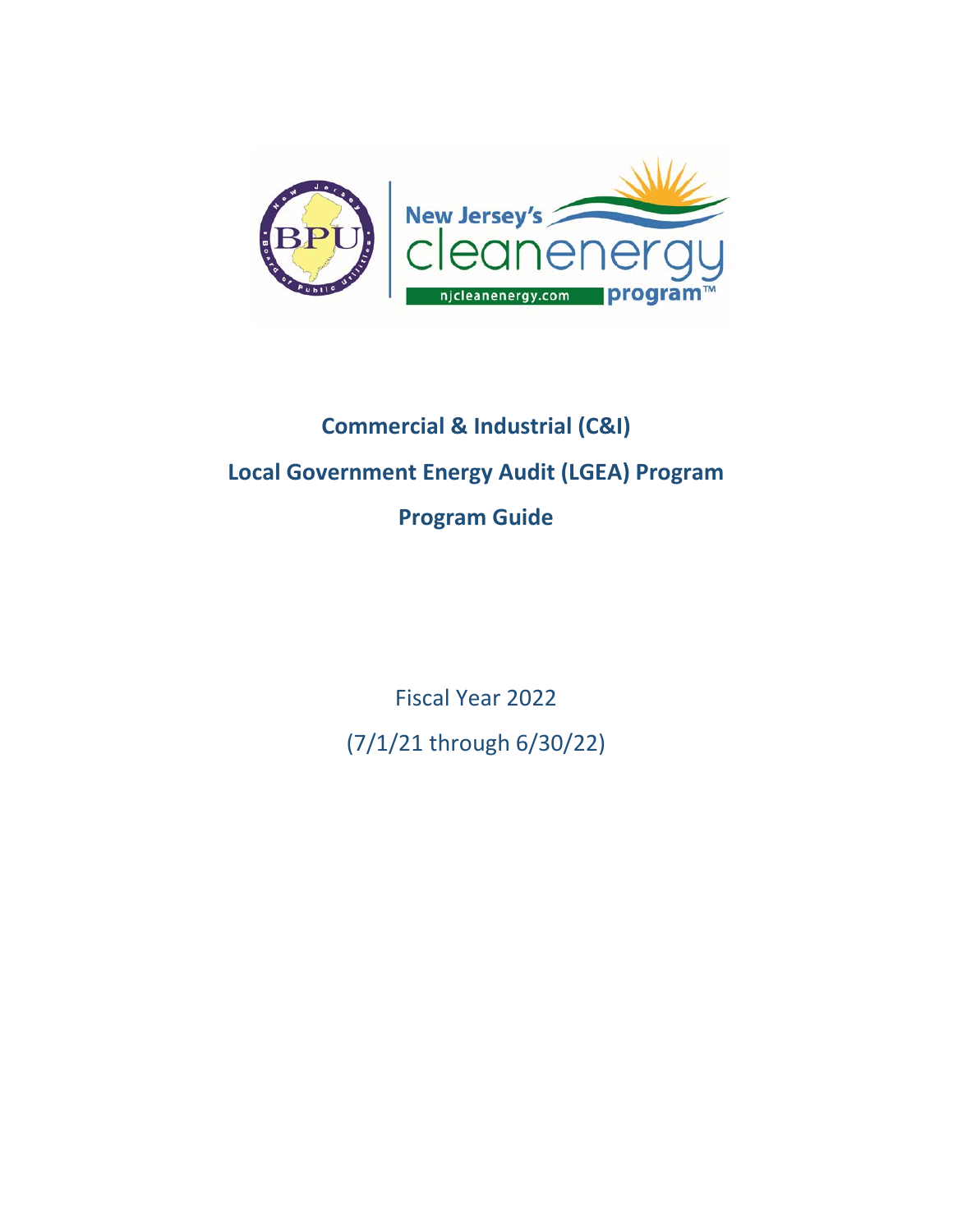# New Jersey's Clean Energy Program™<br>LGEA Program Guide

### Table of Contents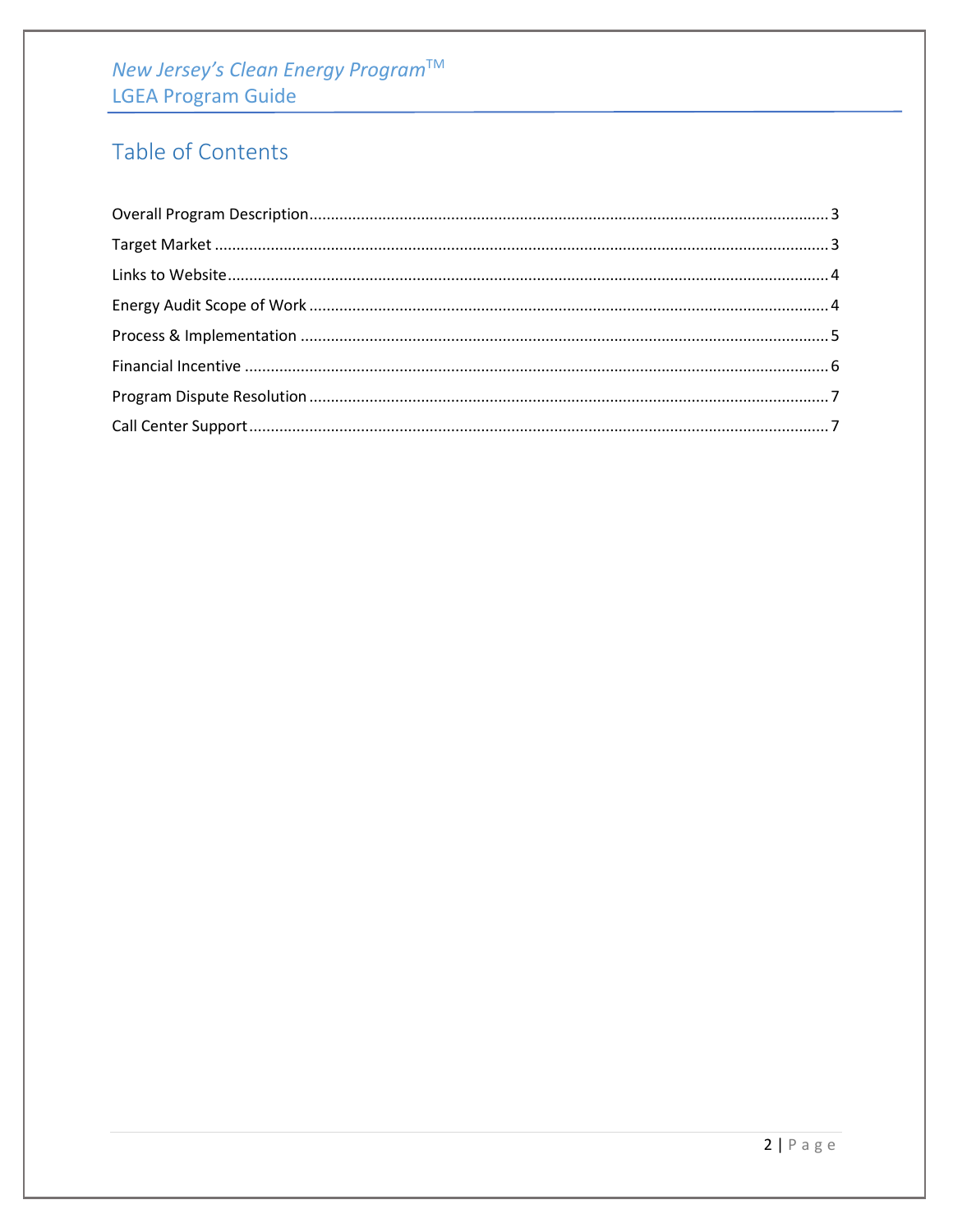#### <span id="page-2-0"></span>Overall Program Description

The Local Government Energy Audit (LGEA) Program provides an energy audit at no cost on eligible facilities owned by municipalities, school districts, 501(c)(3) non-profits, and other local and state government entities (applicants).

The goal of the energy audit is to provide applicants with information on how their facilities use energy, identify energy conservation measures (ECMs) that can reduce energy, and put applicants in a position to implement these ECMs. The energy audit also guides applicants towards financial incentives offered by utilities and state for implementing the ECMs.

The program is also used as a means of qualifying applicants for other relevant initiatives, most notably the Energy Savings Improvement Program (ESIP), Sustainable Jersey's municipal and school programs, and GreenFaith. Collaboration with these programs can provide cost-effective benefits to these publicly funded facilities while helping to achieve mutual goals.

#### <span id="page-2-1"></span>Target Market

The LGEA Program is open to the following eligible entities that contribute to the Societal Benefits Charge (SBC) fund through either of their gas and/or electric non-IOU utility service providers:

- State contracting agency as defined by N.J.S.A. 52:34-35
- Public agency as defined by N.J.S.A. 52:35A-1
- Local governments per Local Public Contracts Law (N.J.S.A. 40A:11-1)
- Local governments per Public School Contracts Law (N.J.S.A. 18A:18A-1)
- County colleges per County College Contracts Law (N.J.S.A.18A:64A-25.1)
- NJ State Colleges or State Universities per State College Contracts Law (N.J.S.A.18A:64-52)
- Non-profit charitable organizations per Section  $501(c)(3)$  of the Internal Revenue Code

Typical building types include but are not limited to offices, courtrooms, town halls, police/fire stations, sanitation buildings, transportation structures, schools, and community centers. All local governments, New Jersey State Colleges or State Universities, County Colleges, Public Schools, and non-profit agencies exempt from federal taxation under section 501(c)(3) of the Internal Revenue Code that are located within the service territory of at least one of the state's regulated utilities are eligible.

Applicants may apply for an energy audit for buildings that they own, although a building may still be eligible if the applicant leases the building and provides supporting documentation from the building owner authorizing the energy audit before it is performed.

Participating local government agencies do not need to pass a resolution to apply to the program.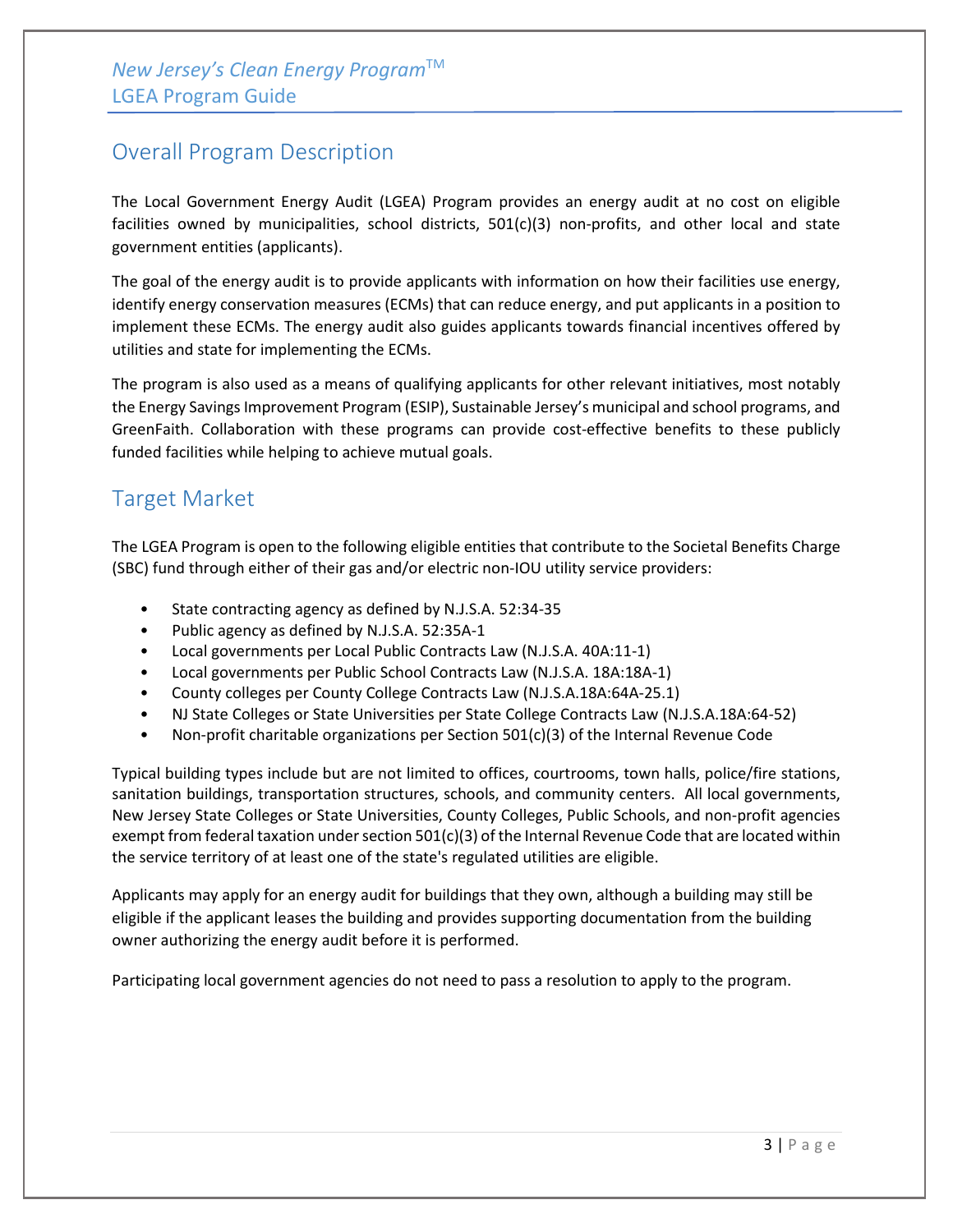#### *New Jersey's Clean Energy Program*TM LGEA Program Guide

The buildings' average peak demand must be at least 200kW in the most recent twelve (12) months of electric utility bills (inclusive of all accounts in the building) to qualify for participation in the LGEA Program. The Program Manager will have the ability to grant exceptions to the kW requirement, on a per building basis, if the applicant can demonstrate they meet at least one of the following criteria:

- ESIP is an anticipated source of funding;
- Master or campus metering arrangement on-site, where demand of any single building is unknown;
- Unable to commit to other energy efficiency programs at this time due to facility type, measure type (e.g. insulation, windows, etc.), financial constraints, limitations by board or contracting authority, desire to understand energy profile of all buildings prior to prioritizing resources, etc. (additional information may be requested); and/or
- Other requests for exemption may be considered by TRC on a case-by-case basis, subject to review and approval by the Program Administrator and/or NJBPU (additional information may be requested).

All waivers must be fully clarified upon request before the application can move ahead.

**The LGEA Program is available to buildings never previously audited under the program, as well as buildings that have received an audit no less than three (3) years earlier (measured from the audit report approval date). All program requirements must be met in order for an entity to qualify for a second energy audit.** 

#### <span id="page-3-0"></span>Links to Website

The below link routes to the overall LGEA Program homepage and contains a link to the Excel based application workbook: [http://NJCleanEnergy.com/LGEA](http://njcleanenergy.com/LGEA)

#### <span id="page-3-1"></span>Energy Audit Scope of Work

The LGEA audit is comprehensive and will include the following elements:

- 1. Historic Energy Consumption Compile energy usage and costs for each facility/building for the most recent twelve (12) months prior to the audit, identify the utility rate schedule under which services are provided to each meter, and benchmark each building with the US Environmental Protection Agency's (EPA) ENERGY STAR® Portfolio Manager® (a proprietary energy benchmarking database that generates its own score).
- 2. Facility and Measure Description Characterize building usage and occupancy profiles, facility size, construction features including an assessment of the building envelope (windows, doors, insulation, etc.), along with equipment description and operations.
- 3. Equipment List Create inventory of energy consuming equipment, with estimated efficiency and remaining useful life of the equipment.
- 4. Energy Conservation Measures Provide a narrative summary for each ECM and key assumptions made in analyzing each measure, describing the method of analysis, along with the estimated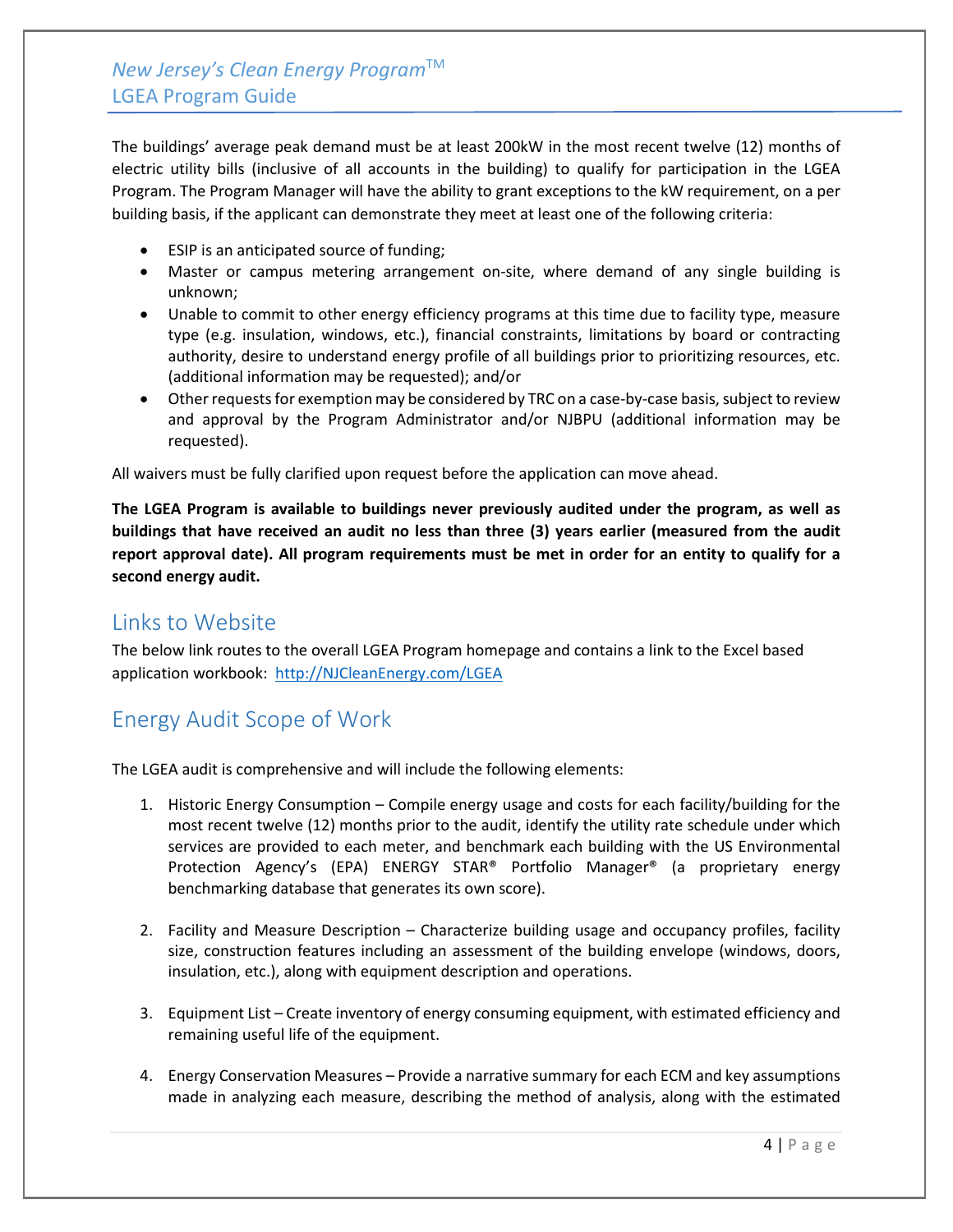*New Jersey's Clean Energy Program*TM LGEA Program Guide

> installation cost, estimated energy savings, and estimated annual energy cost savings. Return on Investment (ROI) and payback calculations will also be calculated.

- 5. Renewable/Distributed Energy Measures Perform a high-level assessment of renewable and distributed energy technologies, including recommendations on the potential/viability of various renewable technologies, identification of financial incentives available for each, and cost analysis.
- 6. Energy Purchasing and Procurement Strategies Develop a load profile for each electric and natural gas account, provide an analysis of the utility tariff under which the facility is currently served, and assess potential savings available through entering a contract with a third-party supplier.
- 7. Method of Analysis Provide a description and documentation for and tools used to perform energy use and energy savings estimates; clearly identify all assumptions/estimates used.
- 8. Incentives Guide applicants towards financial incentives offered by utilities and state for implementing the ECMs.

\* *In cases where ESIP will be sought, the audit will also comply with the program requirements by including energy related water conservation measures, demand response potential, and estimated greenhouse gas reductions for each measure.*

#### <span id="page-4-0"></span>Process & Implementation

This program is implemented as follows:

- The applicant will submit one application per entity. The application includes building type, square footage, utility account information, associated bills, and other applicable energy usage information for each building to be audited.
- When an applicant is enrolled in LGEA and participating in NJCEP and/or utility-managed energy efficiency programs at the same time for the same facility(ies), the Program Manager will assess the impact that the work may have on the energy audit and require the applicant take one of the following actions, depending on the level of impact:
	- o Proceed with energy audit and equipment upgrades (minimal impact) *Please note that the program may require you to submit specifications for both old and new equipment.*
	- o Complete equipment upgrades prior to proceeding with energy audit process or vice versa (moderate impact) *Please note that if the upgrades take over 30 days, your application may be canceled and*
	- *recommended to reapply when upgrades are complete.*
	- o Cancel energy audit application (significant impact)
- If the initial program eligibility and application requirements have been met and the applicant is approved to have an energy audit performed under this program, the Case Manager will issue an approval letter to the applicant.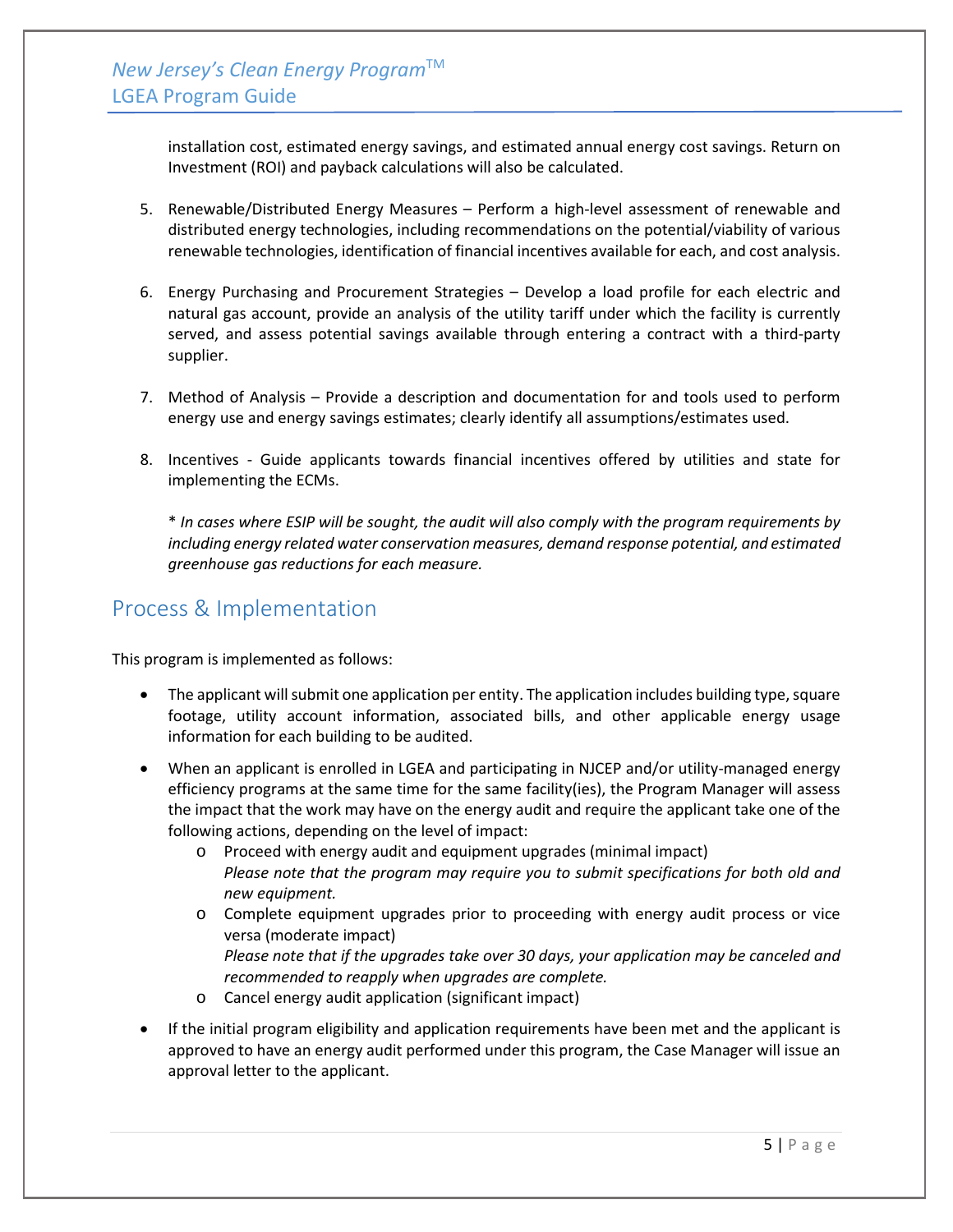- The energy audit scope of work is consistent with ASHRAE Level  $II<sup>1</sup>$  $II<sup>1</sup>$  $II<sup>1</sup>$  audit. Audit scope may vary depending on the specific needs and circumstances of the applicant within limitations of the LGEA Program. Smaller facilities with a legitimate waiver under 200kW average peak demand may receive an ASHRAE Level I or II audit. A high-level assessment of on-site generation potential will also be conducted for each site that is approved for an audit. This assessment will be considered an add-on scope to the typical energy audit and cannot be a standalone study.
- In order to provide compatibility with the Energy Savings Improvement Program (ESIP), the energy audit scope will include an evaluation of energy related water conservation measures, demand response potential, and estimated greenhouse gas reduction for each recommended measure.

The Program Manager oversees the audit, preparation of the draft audit report, and LGEA Presentation where next steps for implementing measures recommended in the report will be discussed. The Presentation will also include information on potential incentive programs.

Prior to the LGEA Presentation, applicants are given 30 days to review the draft audit report and provide comments. If no edits are required, a final report will be issued and will be posted on the NJCEP website.

#### <span id="page-5-0"></span>Financial Incentive

The LGEA Program will provide audits up to a value of \$100,000 per program year, per applicant. For larger applicants, if the audit cost exceeds or is expected to exceed \$100,000, the Program Manager will work with Board Staff to determine and authorize a larger cost cap, not to exceed \$300,000. Approval of a higher cost cap will be contingent on a commitment from the applicant to pursue ESIP (by selecting intent to pursue ESIP on the application). Board Staff may also consider permitting 501c3 healthcare entities to exceed the \$100,000 fiscal year entity cap; however, the funds exceeding the initial \$100,000, not to exceed \$300,000 total, would be for auditing facilities designated as hospitals by the NJ Department of Health (DOH).

For the avoidance of doubt, the Board itself, in accordance with the rules, may consider granting waivers that would authorize incentives that exceed \$300,000 on whatever terms and conditions the Board determines appropriate.

#### **Limitations**

<span id="page-5-1"></span><sup>1</sup> From the ASHRAE Handbook:

Level I - Walk-through Assessment - Assess a building's energy cost and efficiency by analyzing energy bills and conducting a brief survey of the building. A Level I energy analysis will identify and provide a savings and cost analysis of low-cost/no-cost measures. It will also provide a listing of potential capital improvements that merit further consideration, along with an initial judgment of potential costs and savings.

Level II - Energy Survey and Analysis - This includes a more detailed building survey and energy analysis. A breakdown of energy use within the building is provided. A Level II energy analysis identifies and provides the savings and cost analysis of all practical measures that meet the owner's constraints and economic criteria, along with a discussion of any effect on operation and maintenance procedures. It also provides a listing of potential capital-intensive improvements that require more thorough data collections and analysis, along with an initial judgment of potential costs and savings. This level of analysis will be adequate for most buildings and measures.

Level III - Detailed Analysis of Capital-Intensive Modifications - This level of analysis focuses on potential capital-intensive projects identified during Level II and involves more detailed field data gathering and engineering analysis. It provides detailed project cost and savings information with a high level of confidence sufficient for major capital investment decisions.